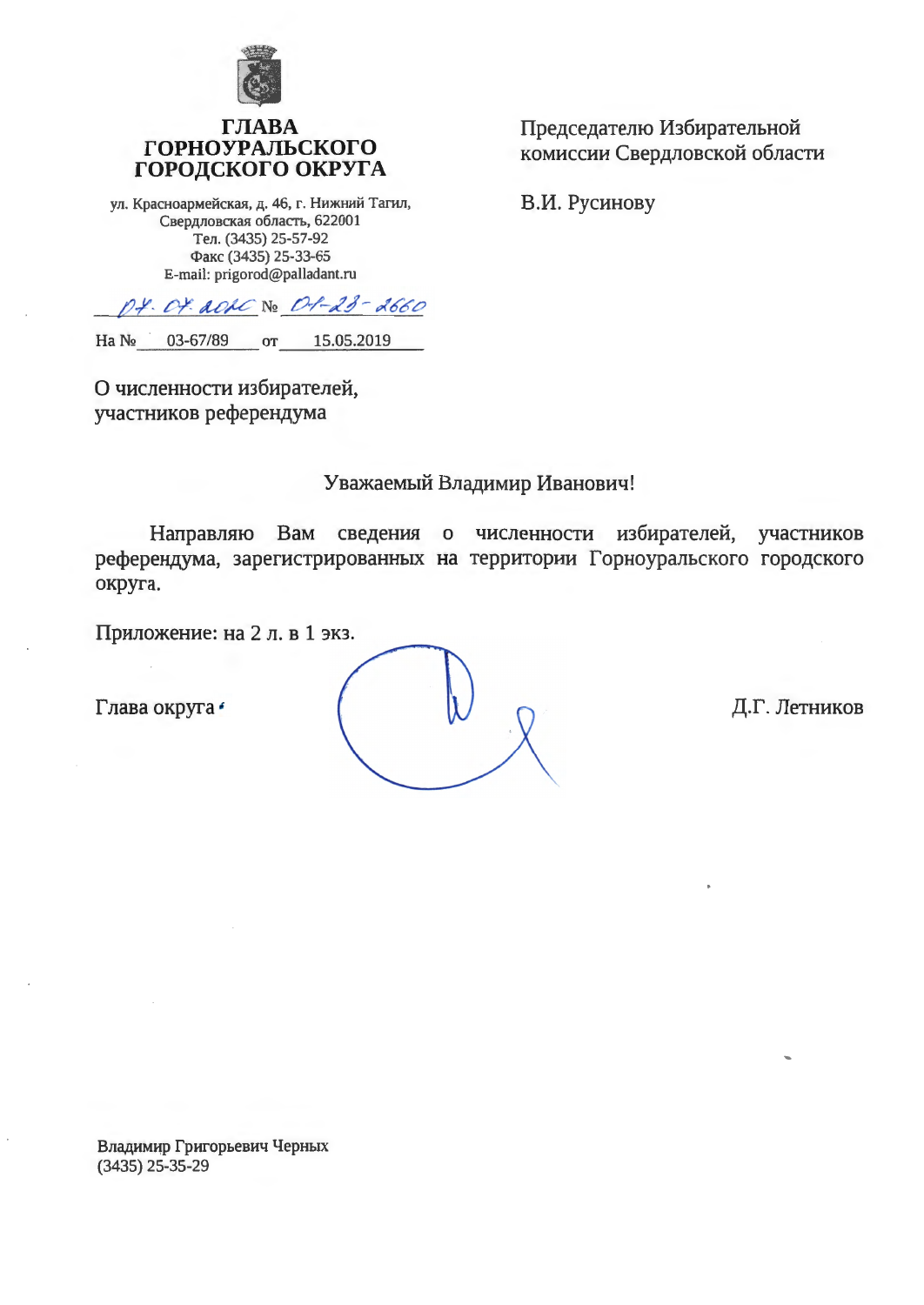## СВЕДЕНИЯ

#### о численности избирателей, участников референдума, зарегистрированных на территории

#### Горноуральского городского округа

(наименование муниципального района (городского округа, внутригородской территории

города федерального значения)

#### Свердловская область

(наименование субъекта Российской Федерации)

по состоянию на

(дата)

01/07/2020

# Число избирателей, участников референдума: 26555

в том числе:

| $N_2$<br>$\Pi/\Pi$ | Наименование населенного<br>пункта | Число избирателей |
|--------------------|------------------------------------|-------------------|
| $\mathbf{I}$       | $\overline{2}$                     | 3                 |
| $\mathbf{1}$       | Анатольская деревня                | 28                |
| $\overline{2}$     | Анатольская поселок                | 100               |
| 3                  | Балакино село                      | 221               |
| 4                  | Башкарка село                      | 390               |
| 5                  | Беляковка деревня                  | 240               |
| 6                  | Большие Галашки село               | 14                |
| $\overline{7}$     | Братчиково поселок                 | 45                |
| 8                  | Бродово село                       | 427               |
| 9                  | Бызово село                        | 258               |
| 10                 | Верхняя Алабашка деревня           | $\overline{0}$    |
| 11                 | Вилюй поселок                      | 94                |
| 12                 | Висим поселок                      | 988               |
| 13                 | Горноуральский поселок             | 2848              |
| 14                 | городского типа<br>Дальний поселок | 51                |
| 15                 | Дрягуново село                     | 30                |
| 16                 | Дубасова деревня                   | 5                 |
| 17                 | Зональный поселок                  | 368               |
| 18                 | Зырянка деревня                    | 16                |
| 19                 | Кайгородское село                  | 312               |
| 20                 | Кондрашина деревня                 | 11                |
|                    | Корнилова деревня                  | 57                |
| 21                 |                                    | 298               |
| 22                 | Краснополье село                   | 157               |
| 23                 | Лая поселок                        |                   |
| 24                 | Лая село                           | 1651              |